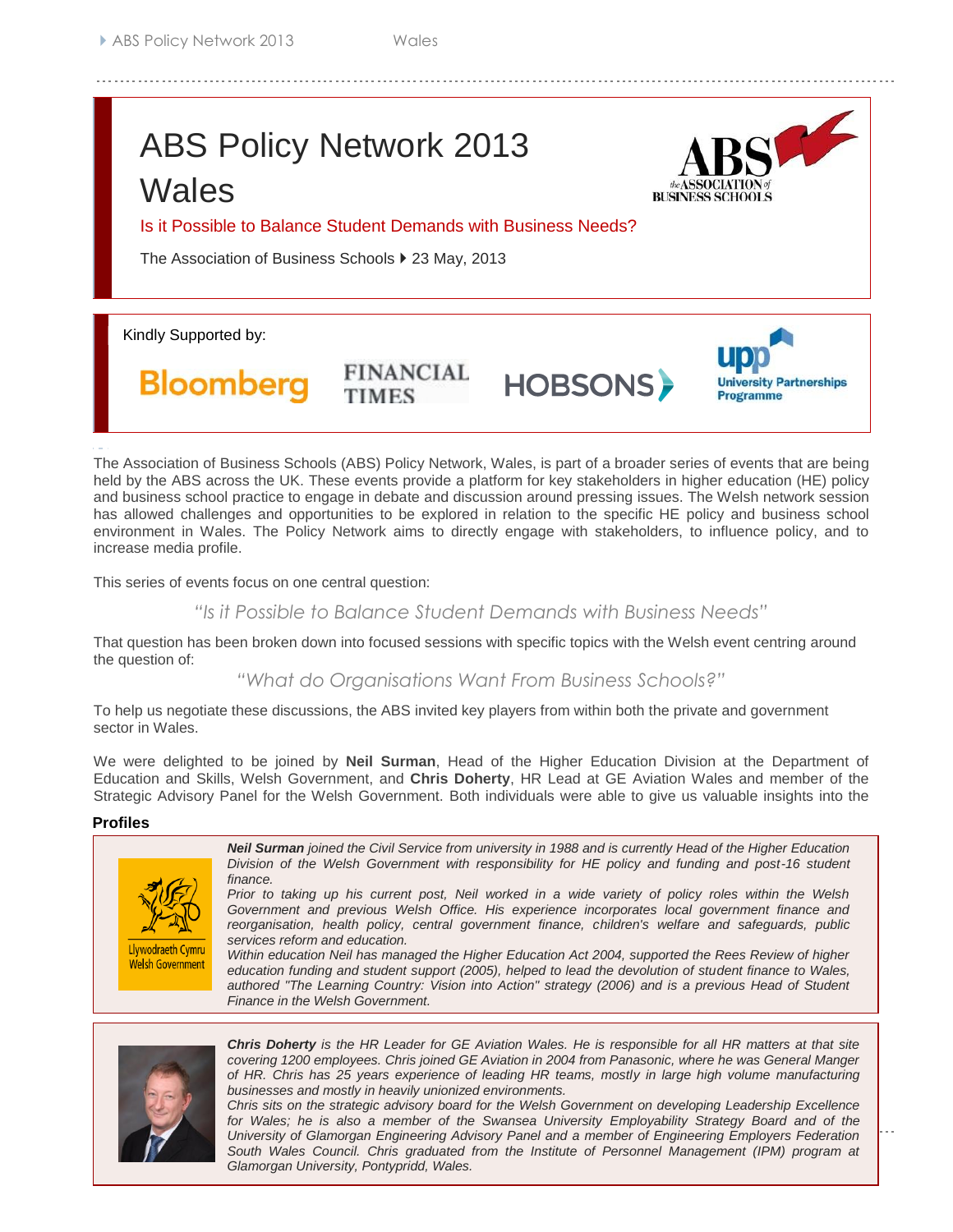# Key Themes

#### Innovation and Growth  $\begin{array}{cccccccccccccc} \multicolumn{2}{c}{} & \multicolumn{2}{c}{} & \multicolumn{2}{c}{} & \multicolumn{2}{c}{} & \multicolumn{2}{c}{} & \multicolumn{2}{c}{} & \multicolumn{2}{c}{} & \multicolumn{2}{c}{} & \multicolumn{2}{c}{} & \multicolumn{2}{c}{} & \multicolumn{2}{c}{} & \multicolumn{2}{c}{} & \multicolumn{2}{c}{} & \multicolumn{2}{c}{} & \multicolumn{2}{c}{} & \multicolumn{2}{c}{} & \multicolumn{2}{c}{} & \multicolumn{2}{c}{} & \multicolumn{2}{c}{} & \$

Long term prosperity and growth in Wales, relies on the ability of organisations to innovate. A strong track record of university collaboration with business in Wales has significant potential to support this innovation led growth through research and practice. Business schools in Wales ought to lie at the heart of this agenda given their expertise and strong industry links.

### ------------------------------Supporting Small and Medium Sized Enterprises (SMEs)

The economy of Wales (in particular South Wales) is largely built on small and medium sized organisations, very few large multinational companies are head quartered here, with GE Aviation being an exception. Subsequently, a key challenge for Welsh business schools is how to engage and support SMEs. Given their hugely significant role in driving innovation and growth in the Welsh economy, business schools should be working to facilitate and enhance this economic contribution.

Business Schools in Wales are faced with a dual challenge:

- Producing relevant and applicable research into SME development,
- Deciphering effective ways to connect and build relationships with businesses that may not have developed organisational structures that facilitate university collaboration

. . . . . . . . . . . . . . . . . .

#### Employability and Skills

Related to the above, the theme of enhancing the employability of graduates frequently emerged. Moreover, working with business to meet their needs in regards to skills. This is applicable across small, medium and large organisations.

Stakeholders spoke extensively on the process, challenges and benefits of developing more meaningful employer engagement in order to shape teaching and assessment.

Points that were raised included:

- Ensuring graduates are equipped with basic business skills; communication, project management, presentation and negotiation
- The need to enhance and develop engagement with business to ensure the delivery of effective and valuable student placements – understood to be the most effective way to ensure graduates have the skills required.

#### Internationalisation

Developing and maintaining international links emerged as a key topic of conversation throughout the network event.

- Business schools have the ability to play a hugely  $\bullet$ supportive role in tapping into international alumni networks, promoting the Welsh HE and business education brand abroad, and attracting and retaining foreign investment and business.
- To do this requires a fundamentally collaborative approach.

Understandably, recent visa restrictions make this agenda more difficult.

- Limiting international graduates not only promotes a hostile higher education reputation abroad, but also impacts the talent pipeline within companies. If placement and intern schemes are developed, international students who benefit from this initial training will be unlikely, or unable, to stay on after graduation. In addition, company sponsorship of visas is often limited to senior positions thus undermining the talent pool and pipeline for industry.
- Limiting international graduate numbers not only restricts the talent pool but also places organisations with a less diverse workforce on a back foot in an international business environment.

-----------------------

## Supporting Learners

One theme that appeared to draw many of the other topics together was that of supporting learners from multiple-demographics, backgrounds and countries into higher education.

- Higher levels of deprivation in some areas of Wales sometimes results in students arriving at university with a more limited skill set than those from more affluent areas. Welsh business schools face the challenge of developing courses that can account for this.
- Supporting learners also applies to post-graduate students from both home and abroad. This relates to the need to promote a Welsh HE brand abroad, as well as the need to address financial constraints that may discourage individuals or entrepreneurs returning to study. One idea that was suggested was that of condensing an undergraduate and post-graduate qualification into a three year degree that would still qualify for student finance.